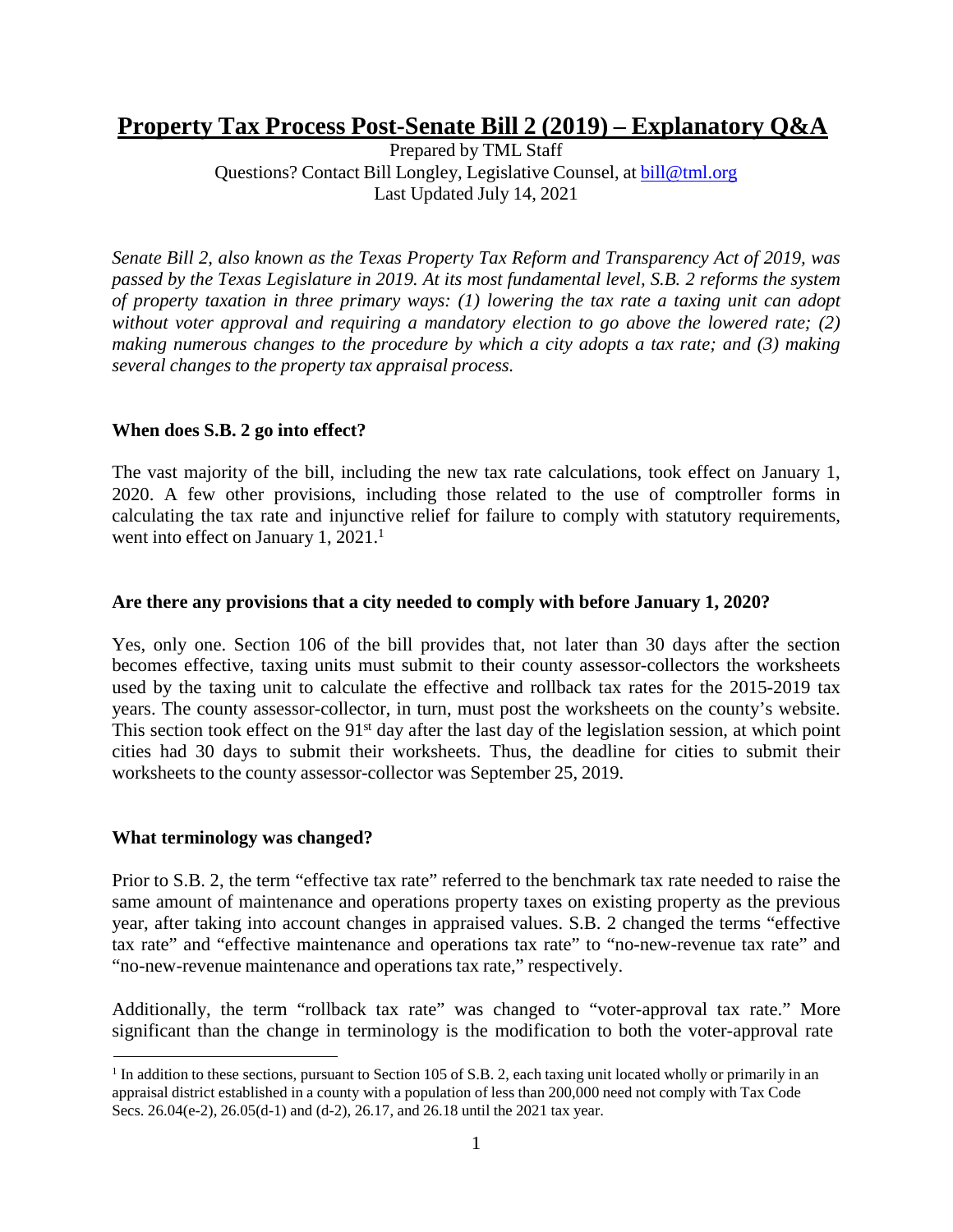formula (discussed in the next question), and the requirement that cities hold automatic elections to approve tax rates exceeding the voter-approval tax rate.

# **How does S.B. 2 modify the calculation of a city's rollback tax rate?**

Under pre-S.B. 2 law, a city's rollback rate was the rate necessary to raise precisely eight percent more maintenance and operations tax revenue as the year before after taking into account appraisal fluctuations. The debt service component of the tax rate is then added to the product of the effective maintenance and operations rate and 1.08.

In addition to changing the terminology from "rollback rate" "to "voter-approval rate," S.B. 2 lowers the multiplier used in the rate calculation from 8 percent to 3.5 percent for cities that aren't considered to be "special taxing units," which is nearly every Texas city. To illustrate, the old calculation of a city's rollback rate was as follows:

*Rollback Rate = (Effective Maintenance and Operations Rate x 1.08) + Current Debt Service Tax Rate*

Under S.B. 2, that calculation now looks like this:

*Voter-Approval Rate = (No-New-Revenue Maintenance and Operations Rate x 1.035) + Current Debt Service Tax Rate*

TEX.TAX CODE § 26.04(c).

There are some other adjustments as well. Most notably, under the new formula a city adds its "unused increment rate" to the 3.5 percent limit on maintenance and operations increases. Unused increment is discussed in greater detail below.

# **Does S.B. 2 modify the procedure for approval of a tax rate that exceeds the voter-approval rate?**

Yes. Previously, any rate adopted that exceeded the 8 percent rollback rate triggered the ability of citizens to petition to hold an election to "roll back" the tax rate to the rollback rate. Generally speaking, S.B. 2 requires a city to hold an automatic election (i.e., the bill eliminates the petition requirement) on the November uniform election date if it adopts a rate exceeding the 3.5 percent voter-approval rate. *See* TEX. TAX CODE § 26.07. That said, some cities under 30,000 population are not subject to the automatic election requirement associated with adopting a rate exceeding the new voter-approval rate.

# **What is a special taxing unit?**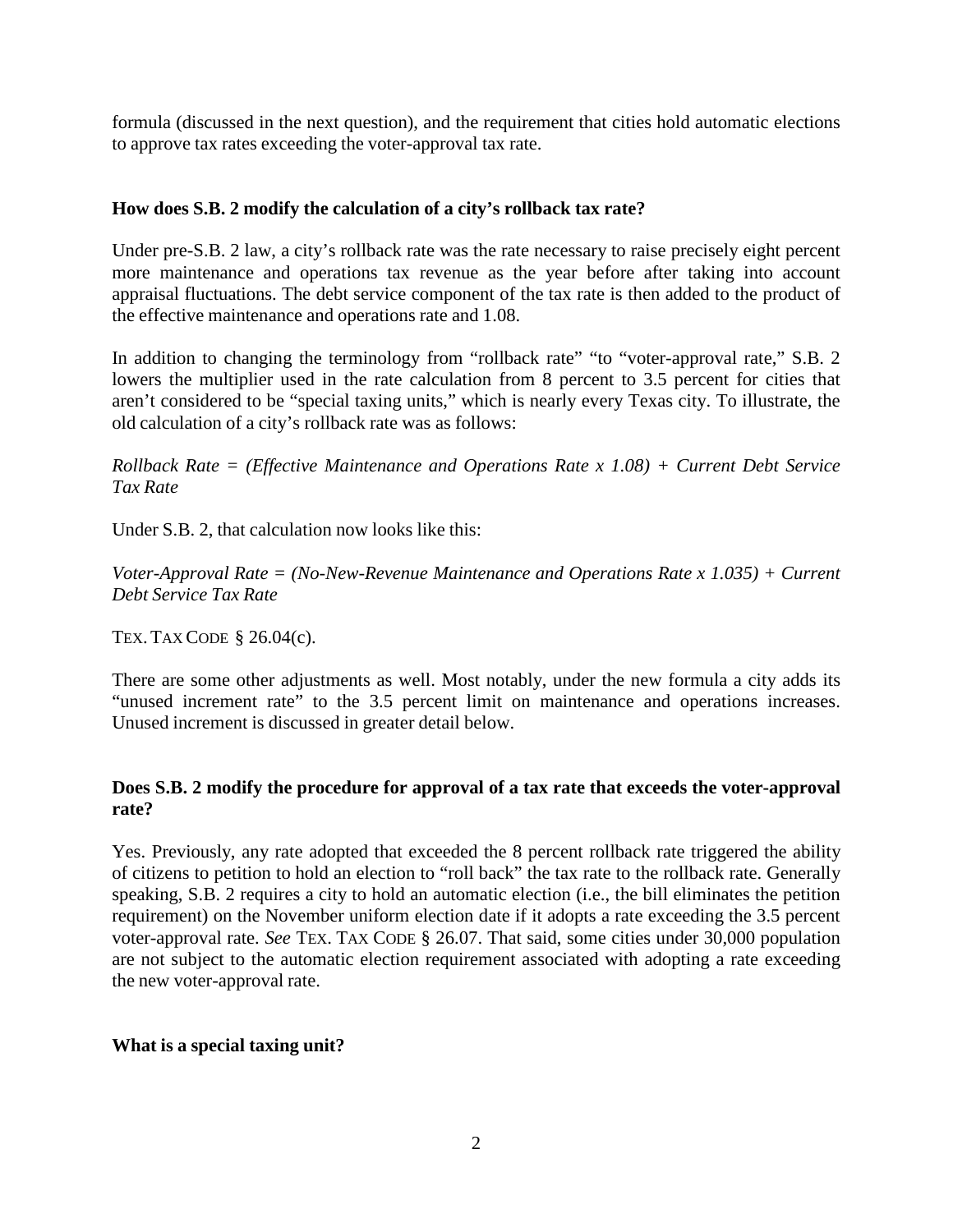Under S.B. 2, a special taxing unit is a taxing unit that remains subject to the 8 percent voterapproval rate and is not subject to the new 3.5 percent voter-approval rate. Two types of taxing units—junior college districts and hospital districts—are expressly considered to be "special taxing units" under the new legislation. TEX. TAX CODE § 26.012(19). Beyond that, only a taxing unit other than a school district with a proposed maintenance and operations tax rate of 2.5 cents or less per \$100 of taxable value is considered to be a special taxing unit. In other words, if a city is proposing a tax rate of only 2.5 cents or less, it could continue to calculate the voter-approval rate using 8 percent.

According to the Texas Comptroller's property tax data, of the more than 1000 Texas cities that had adopted property taxes in 2017, only four of those cities had tax rates of less than 2.5 cents per \$100. (Website of Texas Comptroller of Public Accounts, Property Tax Survey Data and Reports – 2017 City Values, [https://comptroller.texas.gov/taxes/property-tax/reports/index.php.](https://comptroller.texas.gov/taxes/property-tax/reports/index.php))

# **What is the unused increment rate?**

Included within the voter-approval rate calculation in S.B. 2 is a new term called the "unused increment rate." The unused increment rate can be used to increase the voter-approval rate, depending upon the tax rates adopted by the city in the previous three years.

In essence, the "unused increment rate" is the 3-year rolling sum of the difference between the adopted tax rate and voter-approval rate. Put differently, the city has the ability to "bank" any unused amounts below the voter-approval rate to use for up to three years. Conversely, if the city adopts the voter-approval rate all years between 2020 and 2022, the unused increment rate would be zero. Under no circumstance can the unused increment rate be less than zero. *See* TEX. TAX CODE § 26.013(b)(1).

The legislature's stated goal in relation to the unused increment rate is to discourage taxing units from adopting a rate equal to the 3.5 percent voter-approval rate every year. Under the new framework, a city that experiences exceptional growth in sales tax revenues in a year, for instance, may be able to adopt a rate less than the 3.5 percent voter-approval rate and bank the difference for a future year when sales taxes perform worse than expected. On the other hand, many cities will be forced to go up to the 3.5 voter-approval rate every year just to keep up with rising costs. For those cities, the unused increment rate will be a non-factor.

S.B. 2 provides that, for each tax year before the 2020 tax year, the difference between the taxing unit's voter-approval tax rate and actual tax rate is considered to be zero. *Id*. § 26.013(c). This means that any difference between the 2019 rollback rate and adopted rate cannot be used to increase the unused increment rate in the three subsequent tax years.

### **What is the de minimis rate?**

The de minimis rate is a new tax rate calculation added by S.B. 2 that is designed to give smaller taxing units, including cities, some relief from the 3.5 percent voter-approval tax rate.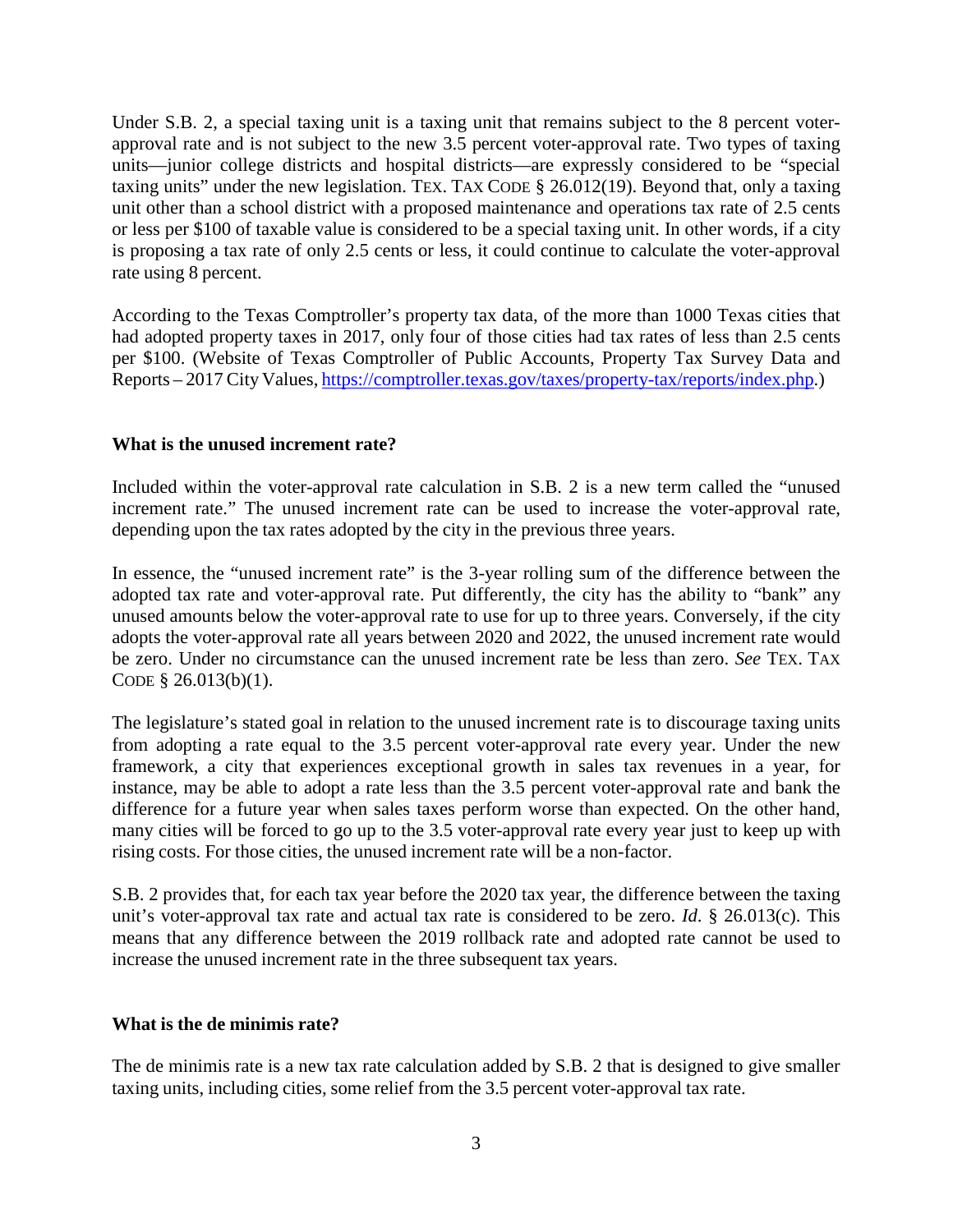The de minimis rate is defined as the sum of:

- 1. a taxing unit's no-new-revenue maintenance and operations rate;
- 2. the rate that, when applied to a taxing unit's current total value, will impose an amount of taxes equal to \$500,000; and
- 3. a taxing unit's current debt rate.

TEX. TAX CODE § 26.012(8-a).

In a nutshell, the de minimis rate was added to S.B. 2 to allow smaller cities some flexibility to adopt a tax rate that generates \$500,000 more in property tax revenue than the previous year. The thinking was that applying a 3.5 percent voter-approval rate in some very small communities would unnecessarily restrict revenue growth to sometimes just a nominal amount, and the application of the lowered voter-approval rate created an unfair result for small towns.

# **Are all cities required to calculate and use the de minimis rate?**

No. The provisions of S.B. 2 relating to the de minimis rate apply only to a city with a population of less than 30,000. *See* TEX. TAX CODE §§ 26.063 and 26.075. A city with a population of less than 30,000 must calculate a de minimis rate.2 Cities with populations of 30,000 or more do not calculate the de minimis rate or receive any of the fiscal flexibility associated with the de minimis rate.

### **How does the de minimis rate work?**

If the city with a population of less than 30,000 adopts a tax rate that exceeds the greater of the city's voter-approval tax rate or the de minimis tax rate, the city council must order an election to approve the adopted tax rate for the November uniform election date. TEX. TAX CODE §  $26.07(b)$ .

But what if a city with a population of less than 30,000 adopts a tax rate that exceeds the voterapproval rate but not the de minimis rate? It is possible, depending on the facts, that the voters would be required to petition for a tax approval election instead of the city being required to hold an automatic election.

A city's voters are required to submit a petition to hold a tax approval election if:

1. the city's de minimis rate exceeds the voter-approval rate; and

<sup>2</sup> Although nothing in S.B. 2 expressly requires a city under 30,000 in population to calculate the de minimis rate, the alternative notice provisions in Tax Code Sec. 26.063 and the petition requirements in Sec. 26.075 apply only to a city under 30,000 in population if the de minimis rate exceeds the voter-approval rate. Practically speaking, the only way for a city under 30,000 population to know if these statutes apply is to calculate the de minimis rate.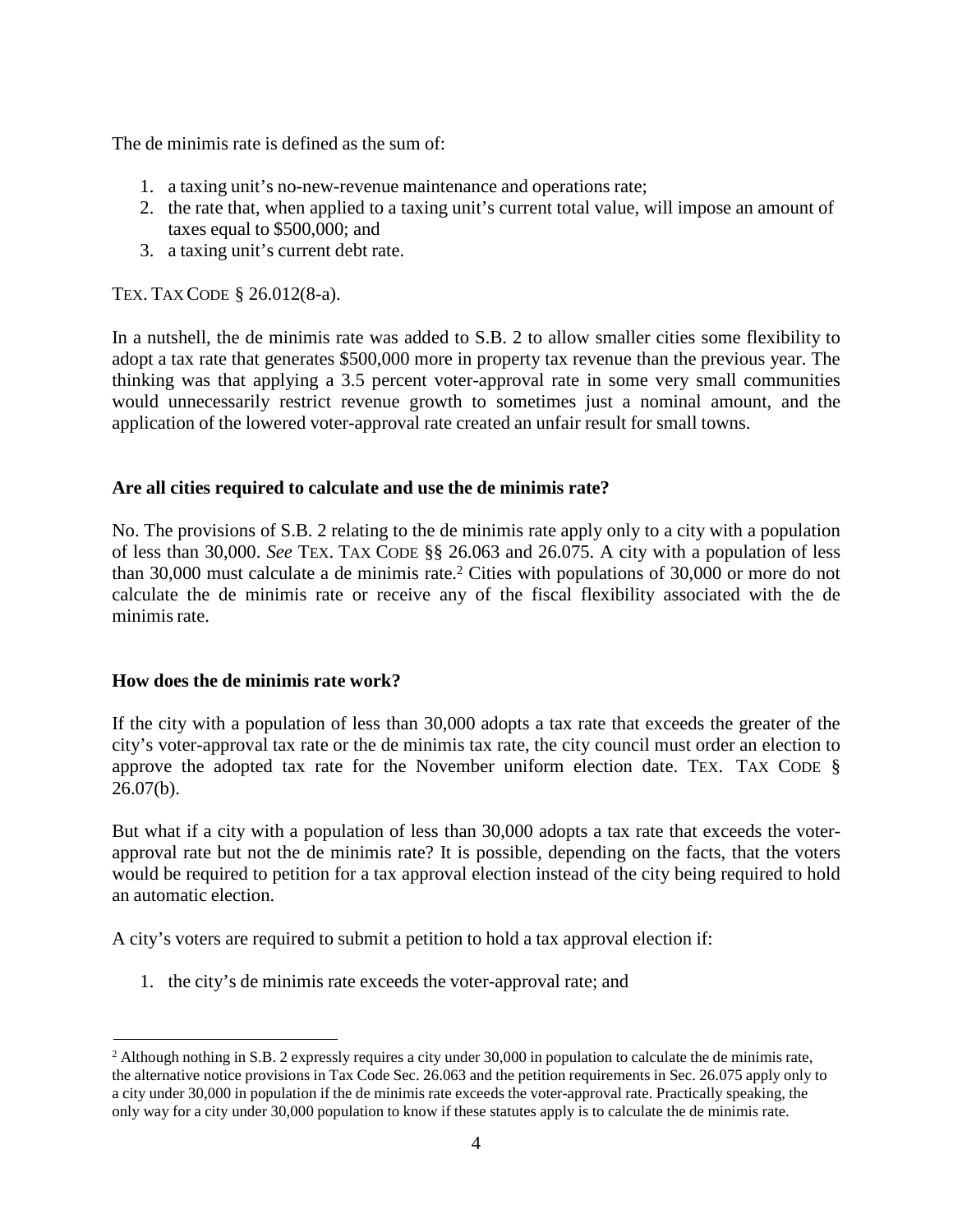2. the city's adopted rate is: (a) equal to or lower than the de minimis rate; and (b) greater than the greater of the city's voter-approval tax rate (a 3.5 percent rate plus the unused increment rate) or the voter-approval tax rate calculated as if the city were a special taxing unit (an 8 percent rate).3

# *Id*. § 26.075.

If the adopted rate is less than either the voter-approval tax rate or voter-approval tax rate for a special taxing unit, the city is not subject to the petition requirements. Essentially, one of these smaller cities that has a de minimis rate that exceeds the 3.5 percent voter-approval tax rate can adopt a rate all the way up to the de minimis rate without an automatic election in November. However, under the bill an 8 percent voter-approval rate (similar to pre-S.B. 2 law) still applies to them in a limited way. If the city's adopted rate exceeds an 8 percent voter-approval rate (but is lower than the de minimis rate) the city is subject to a petition from the voters to conduct a voter-approval election.

The bill's language regarding the de minimis rate is extremely complicated, so it may be helpful to map out the different scenarios for a city. If a city under 30,000 population has a de minimis rate that exceeds the 3.5 voter-approval rate the following rules apply:

- If the city's adopted rate exceeds de minimis rate Automatic election in November.
- If the city's adopted rate is equal to or lower than de minimis rate but exceeds the greater of the 3.5 voter-approval tax rate or an 8 percent voter-approval tax rate applicable to a special taxing unit – Citizens may petition for an election.
- If the city's adopted rate is lower than de minimis rate and does not exceed the greater of the 3.5 voter-approval tax rate or an 8 percent voter-approval tax rate applicable to a special taxing unit – No election required (automatic or petition).

# **What is the petition and election process in a city under 30,000 that adopts a tax rate equal to or lower than the de minimis rate, but higher than an 8 percent voter-approval tax rate?**

A petition for an election to determine whether to reduce the city's adopted tax rate is valid only if the petition:

- 1. states that it is intended to require an election in the city on the question of reducing the city's adopted tax rate for the current year;
- 2. is signed by at least three percent of the registered voters of the city determined according to the most recent list of those voters; and
- 3. is submitted to the city council not later than the  $90<sup>th</sup>$  day after the date on which the city council adopts the tax rate.

<sup>3</sup> How could the city's voter-approval tax rate exceed the voter-approval tax rate calculated as if the city were a special taxing unit? It is possible that a city's voter-approval tax rate is higher depending upon the amount of the unused increment rate. Even if it isn't likely, it is possible that a city could bank enough unused increment over a three year window for the 3.5 percent voter-approval rate to exceed the 8 percent voter approval rate for a special taxing unit.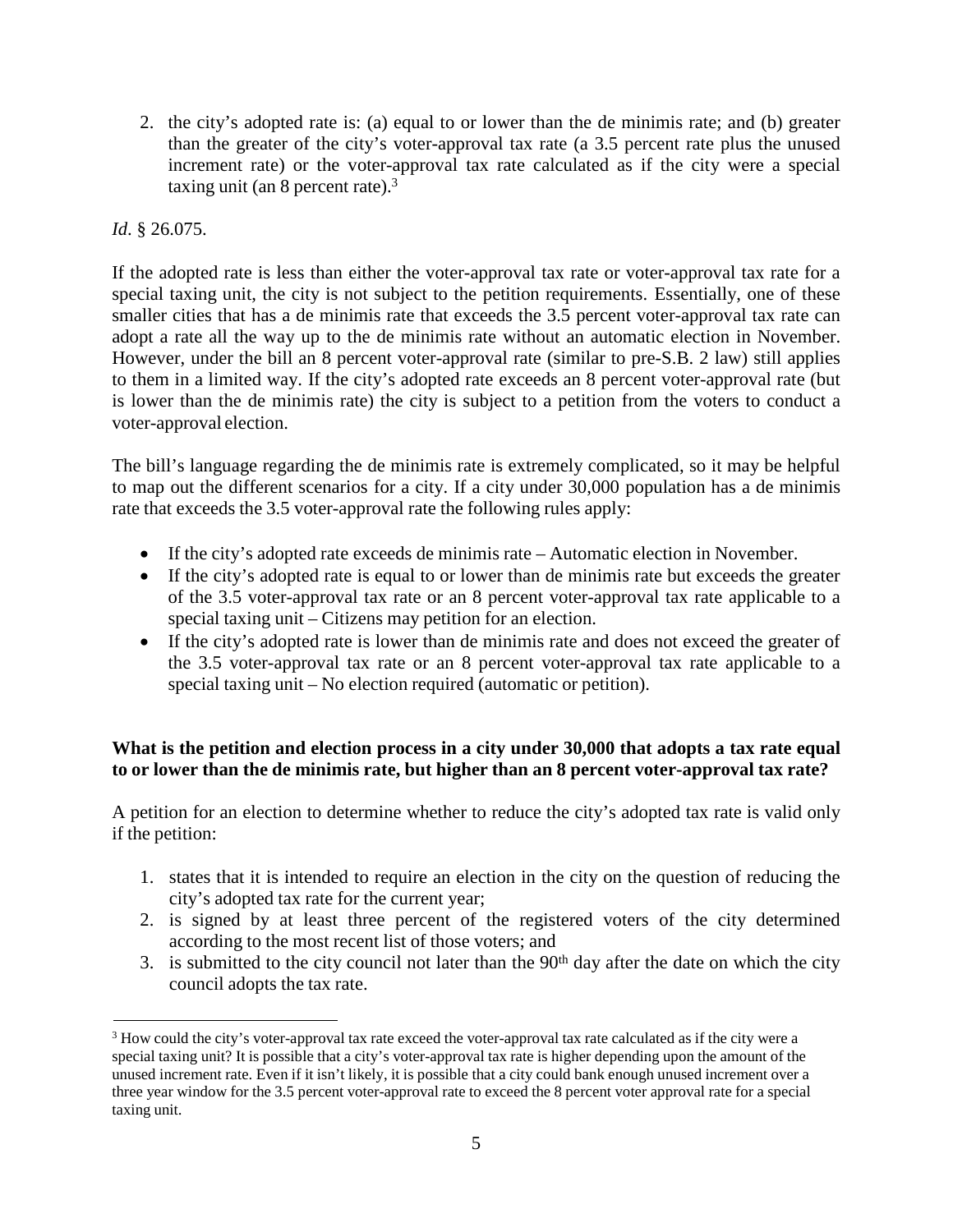#### TEX. TAX CODE § 26.075(d).

The city council shall determine whether the petition is valid not later than the 20<sup>th</sup> day after the date on which the petition is submitted. *Id*. § 26.075(e). If the petition is deemed valid, the city council shall order the election be held on the next uniform election date that allows sufficient time to comply with the requirements of other law. *Id*. § 26.075(f).

At the election, the ballots must be prepared to permit voting for or against the following proposition: "Reducing the tax rate in (name of city) for the current year from (insert tax rate adopted for current year) to (insert voter-approval tax rate)." *Id*. § 26.075(g). Note that, if approved, the tax rate would be reduced to the city's actual voter-approval tax rate, not the 8 percent voter approval tax rate for a special taxing unit. *See Id*. § 26.075(c). If the tax rate is reduced and a property owner already paid taxes calculated using the higher tax rate, the city must refund the difference between the amount of taxes paid and the amount due under the reduced tax rate. *Id*. § 26.075(k).

# **Are there any other adjustments for cities that can be made to the 3.5 percent voterapproval rate?**

Yes. S.B. 2 adds an adjustment to the no-new-revenue maintenance and operations rate—and therefore also the voter-approval rate—for eligible county hospital expenditures. TEX. TAX CODE § 26.0443. The definition of "eligible county hospital" includes a hospital that is owned or leased jointly by a city and a county, and an "eligible county hospital expenditure" includes the amount paid by a city in the tax year preceding the tax year for which the tax is adopted to maintain and operate an eligible county hospital. *Id*. If a city makes these expenditures, and the expenditures exceed the amount of the same expenditures from the preceding tax year, the city may increase its no-new-revenue maintenance and operations tax rate in accordance with an adjusted formula provided by statute. *Id*. § 26.0443(b).

### **Does the 3.5 percent voter-approval rate calculation include new property?**

No. S.B. 2 modified the multiplier in the voter-approval tax rate calculation, reducing it from 8 percent to 3.5 percent. The new 3.5 percent multiplier is applied to the no-new-revenue maintenance and operations tax rate, which used to be called the effective maintenance and operations tax rate. Although the name of that tax rate changed, the calculation did not. The effective maintenance and operations tax rate excluded new property value from the calculation, and the no-new-revenue maintenance and operations rate calculation continues to do so.

#### **Did S.B. 2 change the way cities finance certificates of obligation?**

No. At one point during the legislative process, a version of S.B. 2 was considered that would have excluded all non-voter approved debt instruments payable from property taxes from the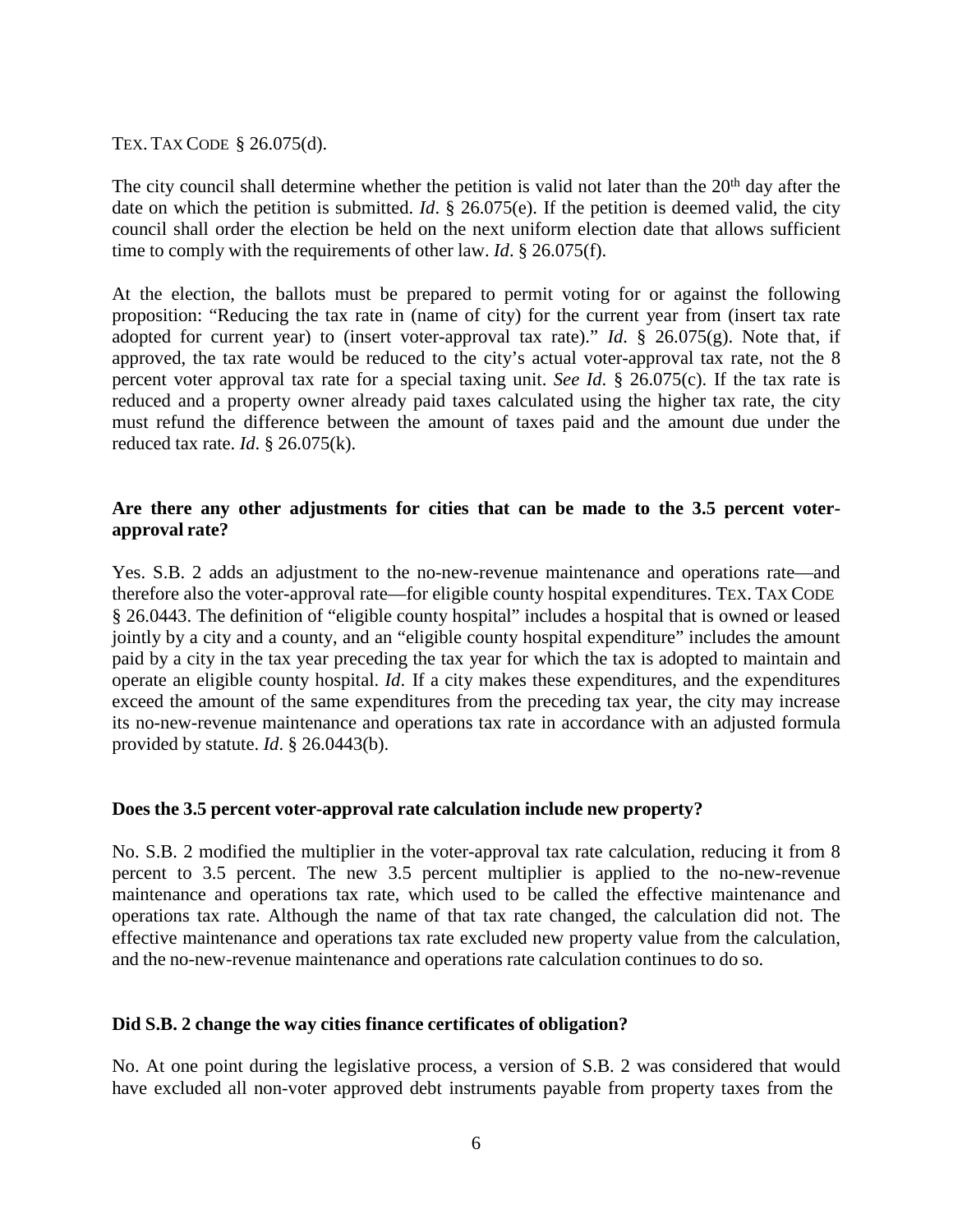definition of debt in the Tax Code. This would have forced cities to finance some certificates of obligation through the maintenance and operations tax rate instead of debt service. The result would have been having the lowered 3.5 voter-approval tax rate apply to all maintenance and operations expenses in addition to tax-supported certificates of obligation. Fortunately for Texas cities, the harmful certificate of obligation provision was stripped out of the bill in its final form.

Similar stand-alone legislation returned in 2021 in the form of H.B. 1869. As filed, this bill would have modified the definition of "debt" for purposes of the debt service property tax rate calculation to only include debt approved at an election, thus essentially eliminating the use of certificates of obligation. After significant stakeholder input, the bill was modified to list out the permissible uses of certificates of obligation for purposes of the definition of "debt" in the Tax Code. The version of H.B. 1869 that ultimately passed and was signed into law largely leaves intact the ability of cities to issue debt obligations like certificates of obligation for capital projects.

# **How do the new tax rate calculations in S.B. 2 affect cities that have adopted the dedicated sales tax for property tax relief?**

The changes made to the tax rate calculations by S.B. 2 also apply to the tax rate calculations for cities that have adopted the sales tax for property tax relief. *See* TEX. TAX CODE § 26.041. The sales tax for property tax relief (referred to in state statute as the "additional sales and use tax") is designed to offset an equivalent amount of city property tax revenue by reducing a city's voterapproval tax rate by the amount of sales tax revenue that corresponds with the portion of the sales tax rate dedicated to property tax relief. According to comptroller data<sup>4</sup>, 395 cities have adopted the sales tax for property tax relief.

The voter-approval tax rate calculation in cities that have adopted the sales tax for property tax relief contains a 3.5 percent multiplier and unused increment rate adjustment, just like the calculation for any other city. Before S.B. 2, cities with the sales tax for property tax relief were deducting sales tax revenue from a property tax rate formula that used an eight percent multiplier. Now, the baseline rate is lowered due to the 3.5 percent multiplier, and the sales tax revenue is deducted from that rate. The end result is that cities that have adopted the sales tax for property tax relief will see their voter-approval rates lowered by a greater amount than those cities without the sales tax for property tax relief.

# **Does a city get any relief from the lowered voter-approval rate during a disaster?**

In 2021, the Texas Legislature modified the provisions governing the calculation of a tax rate during a disaster from the new statutory structure put into place by S.B. 2 in 2019. The legislature did so through the passage of S.B. 1438, which became effective immediately upon being signed by the governor on June 16, 2021. The primary goal of S.B. 1438 was to eliminate the ability of a taxing unit, including a city, to opt into greater flexibility in calculating and

<sup>4</sup> [https://comptroller.texas.gov/taxes/sales/city-additional-tax.php.](https://comptroller.texas.gov/taxes/sales/city-additional-tax.php)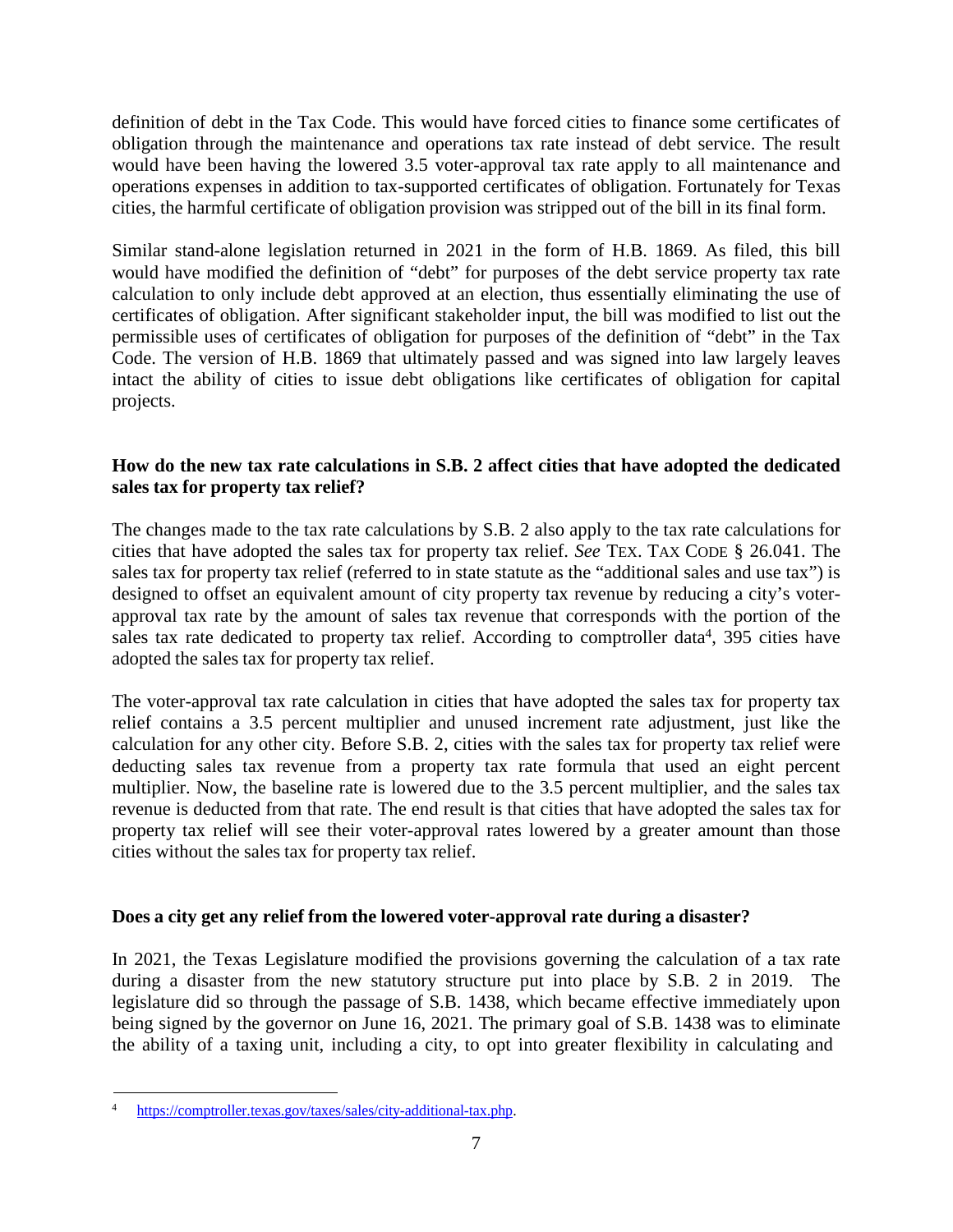adopting a tax rate during a pandemic disaster (as was authorized under the provision included in S.B. 2).

Following the modifications of S.B. 1438 in 2021, a city is given flexibility from the lowered voter-approval rate and automatic election during a disaster in two different ways. First, a city council may direct the designated officer or employee<sup>5</sup> to calculate the voter-approval tax rate in the manner provided for a special taxing unit (8 percent) if any part of the city is located in an area declared a disaster area during the current tax year by the governor or by the president of the United States if at least one person is granted the temporary property tax exemption for qualified property physically damaged by a disaster for property located in the city. TEX. TAX CODE § 26.042(a); *see also* TEX. TAX CODE § 11.35.

The impact of the requirement that a property must receive a property tax exemption for property physically damaged by a disaster in order for a city to opt into an 8 percent calculation means that a city may not use the higher voter-approval rate calculation due to a pandemic or other disaster that does not cause physical damage to property.

The designated officer or employee shall continue calculating the voter-approval tax rate using 8 percent instead of 3.5 percent until the earlier of:

- 1. the first tax year in which the total taxable value of property in the city exceeds the total taxable value of property taxable by the city on January  $1<sup>st</sup>$  of the tax year in which the disaster occurred; or
- 2. the third tax year after the tax year in which the disaster occurred.

# *Id*. § 26.042(a).

Secondly, the provision pertaining to disasters gives cities the ability to avoid an automatic tax rate approval election following certain disasters. When an increased expenditure of money by a city is necessary to respond to a disaster, including a tornado, hurricane, flood, wildfire, or other calamity, but not including a drought, epidemic, or pandemic, that impacted the city and the governor has declared any part of the city as a disaster area, an election (petitioned or automatic) is not required to approve the tax rate adopted by the governing body for the year following the year in which the disaster occurs. *Id*. § 26.042(d). If a city adopts a tax rate that exceeds the voter-approval tax rate under this framework, the amount by which the tax rate exceeds the city's voter-approval tax rate for that tax year may not be considered when calculating the city's voterapproval tax rate for the tax year following the year in which the city adopts the rate. *Id*. §  $26.042(f)$ 

<sup>&</sup>lt;sup>5</sup> The term "designated officer or employee" is not a new one added by S.B. 2. The city council has the ability to designate any officer or employee to calculate the tax rate. Tax Code § 26.04(c). The designated officer or employee is commonly a city finance officer or even a chief appraiser or county assessor-collector. Because of the increased responsibilities under S.B. 2, cities are encouraged to consult with their designated officer or employee about the changes well in advance of S.B. 2 taking effect. If that is the chief appraiser or county assessor-collector, the city may wish to revisit any written agreements currently in place.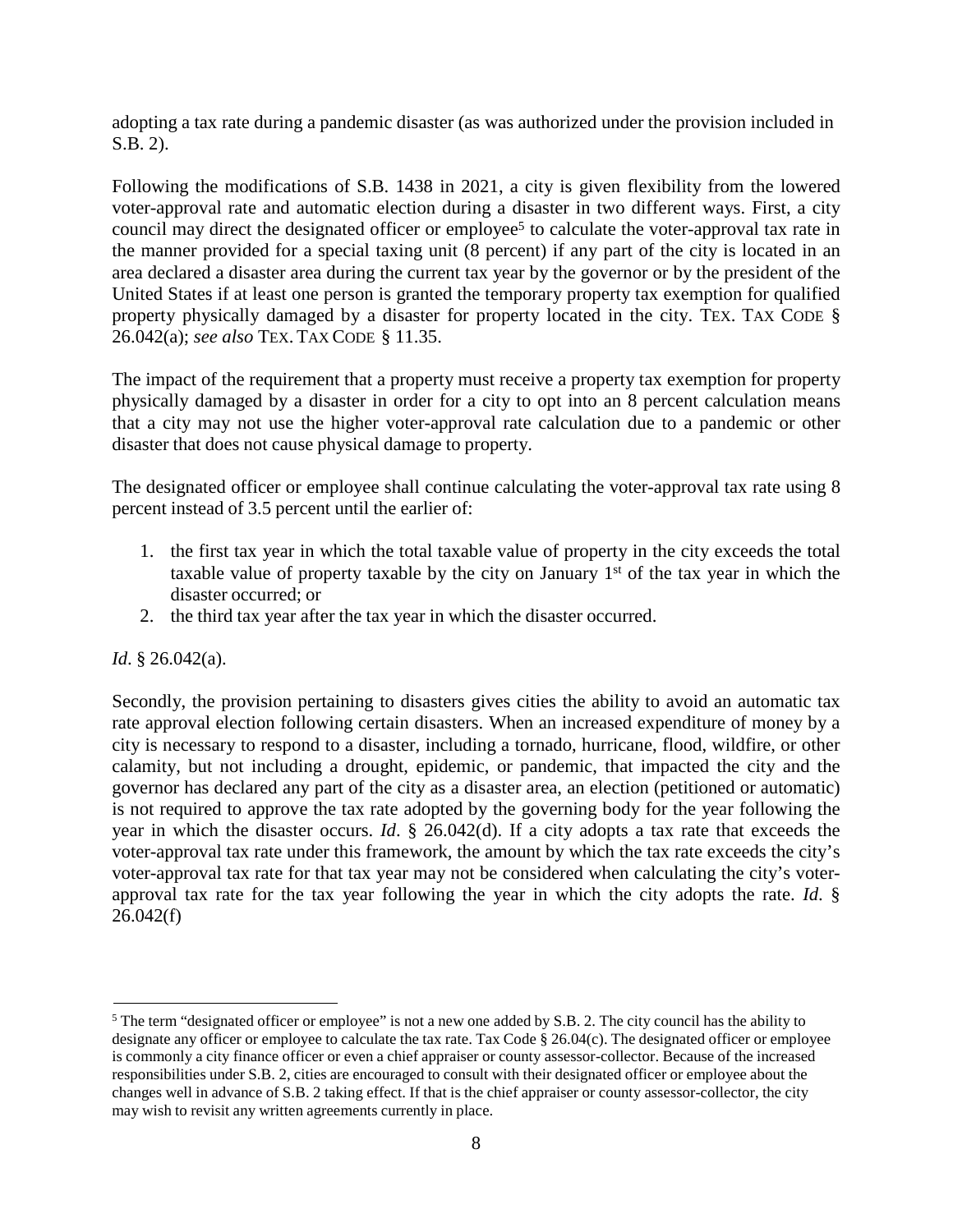# **How is the voter-approval rate calculation adjusted in the year following a city's decision to direct the designated officer or employee to calculate the voter-approval rate in the manner provided for a special taxing unit during a disaster?**

As provided by S.B. 1438 in 2021, in the first year following the last year in which the designated officer or employee calculates a city's voter-approval tax rate using an 8 percent multiplier due to the impact of a disaster, the taxing unit's voter-approval tax rate is reduced by the city's "emergency revenue rate". TEX.TAX CODE § 26.042(b).

A city's emergency revenue rate is calculated according to the following formula:

*((Last Year's Adopted Tax Rate – Adjusted Voter-Approval Tax Rate) x Last Year's Total Value) / (Current Total Value – New Property Value)*

# *Id*. § 26.042(b).

The emergency revenue rate formula includes a new term called the "adjusted voter-approval tax rate". This term refers to the voter-approval tax rate a city would have calculated in the last year for which the city directed the designated officer or employee to calculate the city's voterapproval tax rate using an 8 percent multiplier if, in each tax year that 8 percent calculation was used, the city instead adopted a tax rate equal to the greater of: (1) the tax rate actually adopted by the city for that tax year, if that tax rate was approved at a ratification election by the voters under Tax Code Sec. 26.07; or (2) the city's voter-approval tax rate for that tax year, calculated in the manner provided for a taxing unit other than a special taxing unit (3.5 percent multiplier). *Id*. § 26.042(c).

Essentially, the adjustment to the voter-approval rate calculation in the first year following the use of an 8 percent voter-approval rate due to a disaster reduces the city's voter-approval rate as if the city had adopted the 3.5 percent voter-approval rate each year the 8 percent voter-approval rate was actually used. City officials will want to understand the impact of this negative adjustment on the voter-approval rate prior to opting into an 8 percent voter-approval rate calculation due to a disaster.

# **When must the tax rate be adopted?**

While the Tax Code still requires a city to adopt its tax rate before the later of September 30<sup>th</sup> or the 60th day after the certified appraisal roll is received by the city, S.B. 2 moves up the date on which a city must adopt a tax rate that exceeds the voter-approval tax rate. Tex. TAX CODE § 26.05(a). If a city adopts a rate exceeding the voter-approval tax rate, it must do so not later than the 71st day before the November uniform election date, which is the first Tuesday following the first Monday in November. *Id*.; *See also* TEX.ELEC.CODE § 41.001(a)(3).

Because S.B. 2 is designed to have cities' automatic tax rate approval elections held on the November uniform election date, the legislature deemed it necessary to require cities to adopt their tax rates earlier to provide ample time to order the election. Indeed, S.B. 2 requires the city council to order the tax rate approval election not later than the 71st day before the date of the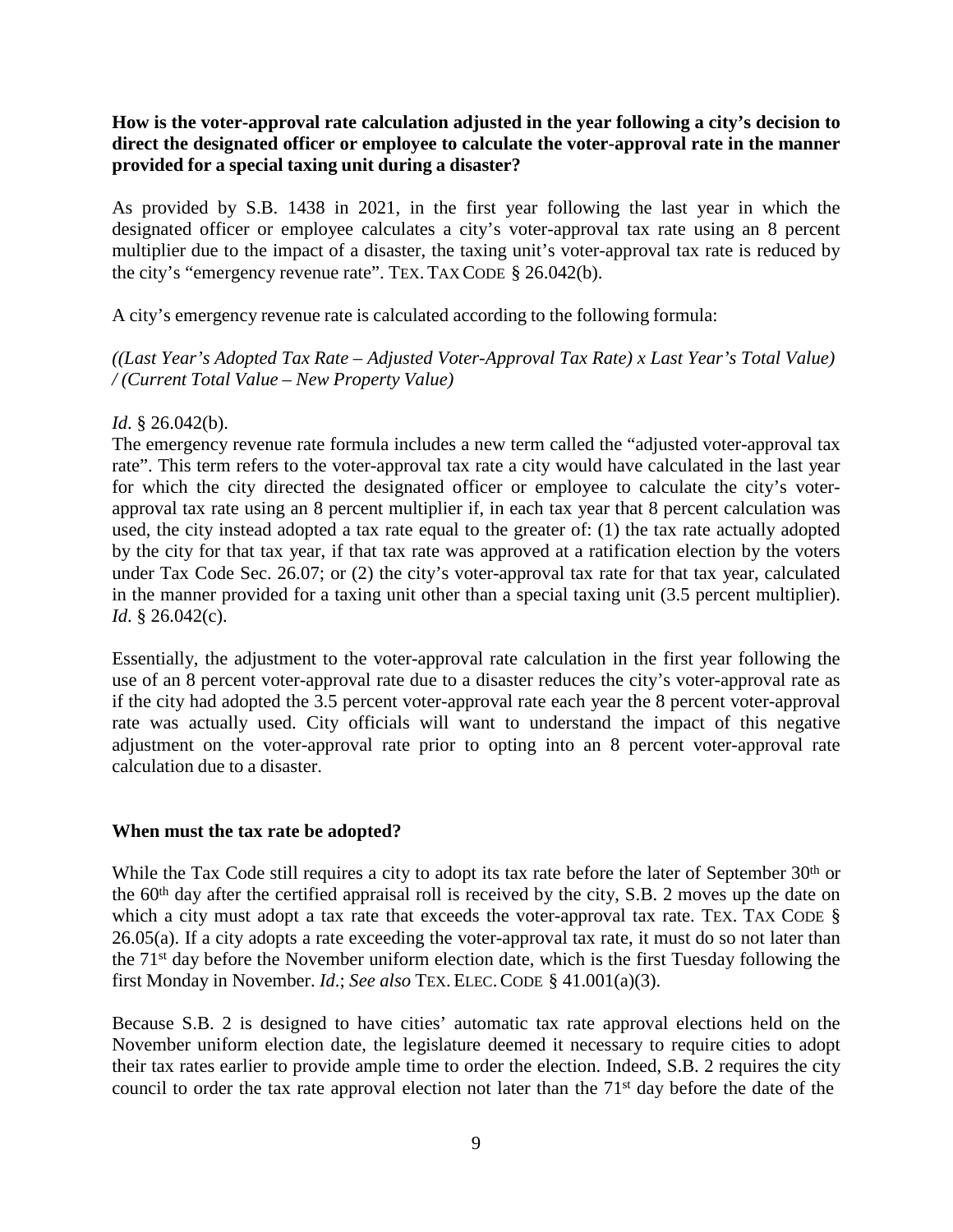election. TEX. TAX CODE § 26.07(c). The 71<sup>st</sup> day will change every year depending upon when the November election date occurs, but generally it will occur in mid-to-late August.

Using the 71<sup>st</sup> day before election day as the deadline to order the election in S.B. 2 appears to be a drafting mistake by the legislature. The Election Code provides that, for an election held on a uniform election date, the election shall be ordered not later than the 78<sup>th</sup> day before election day. TEX. ELEC. CODE § 3.005(c). Further, the Election Code provides that the 78-day deadline supersedes any law outside the Election Code to the extent of any conflict. *Id*. § 3.005(b). Because the  $78<sup>th</sup>$  day deadline for ordering the election expressly prevails over the  $71<sup>st</sup>$  day deadline in S.B. 2, a city must order its election by no later than the 78<sup>th</sup> day before the November uniform election date. Even though the election must be ordered by the 78<sup>th</sup> day before the election, theoretically a city could push off the adoption of a tax rate exceeding the voter-approval tax rate until the 71st day before the election as provided by S.B. 2.

Interestingly, this expedited tax rate adoption calendar applies to a city under 30,000 that adopts a tax rate that exceeds the voter-approval rate, even if the city's adopted rate does not exceed the de minimis tax rate. *See* TEX. TAX CODE § 26.05(a). If *any* city adopts a tax rate that exceeds the voter-approval rate, it must do so by the 71st day before the November uniform election date.

Because state law provides that a city may levy taxes only in accordance with the budget, a city must adopt its budget before it adopts its tax rate, regardless of the deadline to do so. *See* TEX. LOC. GOV'T CODE § 102.009(a). If a city adopts a tax rate in August that exceeds the voterapproval tax rate, it must adopt its budget before doing so.

# **What is the election process for a city that must hold an automatic election to approve a tax rate?**

A city with a population of 30,000 or more that adopts a tax rate exceeding the voter-approval tax rate, or a city with a population of less than 30,000 that adopts a tax rate exceeding the greater of the taxing unit's voter-approval tax rate or de minimis rate must hold an automatic election to approve the adopted tax rate as required by Texas Tax Code Sec. 26.07. As mentioned above, a city to which Sec. 26.07 applies must order its election by the 78<sup>th</sup> day before the November uniform election date. TEX.ELEC.CODE § 3.005(c).

The ballots must be prepared to permit voting for or against the following proposition: "Approving the ad valorem tax rate of \$ per \$100 valuation in (name of taxing unit) for the current year, a rate that is \$ higher per \$100 valuation than the voter-approval tax rate of (name of taxing unit), for the purpose of (description of purpose of increase). Last year, the ad valorem tax rate in (name of taxing unit) was \$ per \$100 valuation." TEX. TAX CODE §  $26.07(c)$ .

Although most of the required ballot language is fairly straightforward, cities have raised questions about what exactly would satisfy the requirement to describe the purpose of the increase. For example, it may not be easy to discern if an increased expenditure is attributable to the revenue derived from the amount by which a city goes over the voter-approval tax rate, or if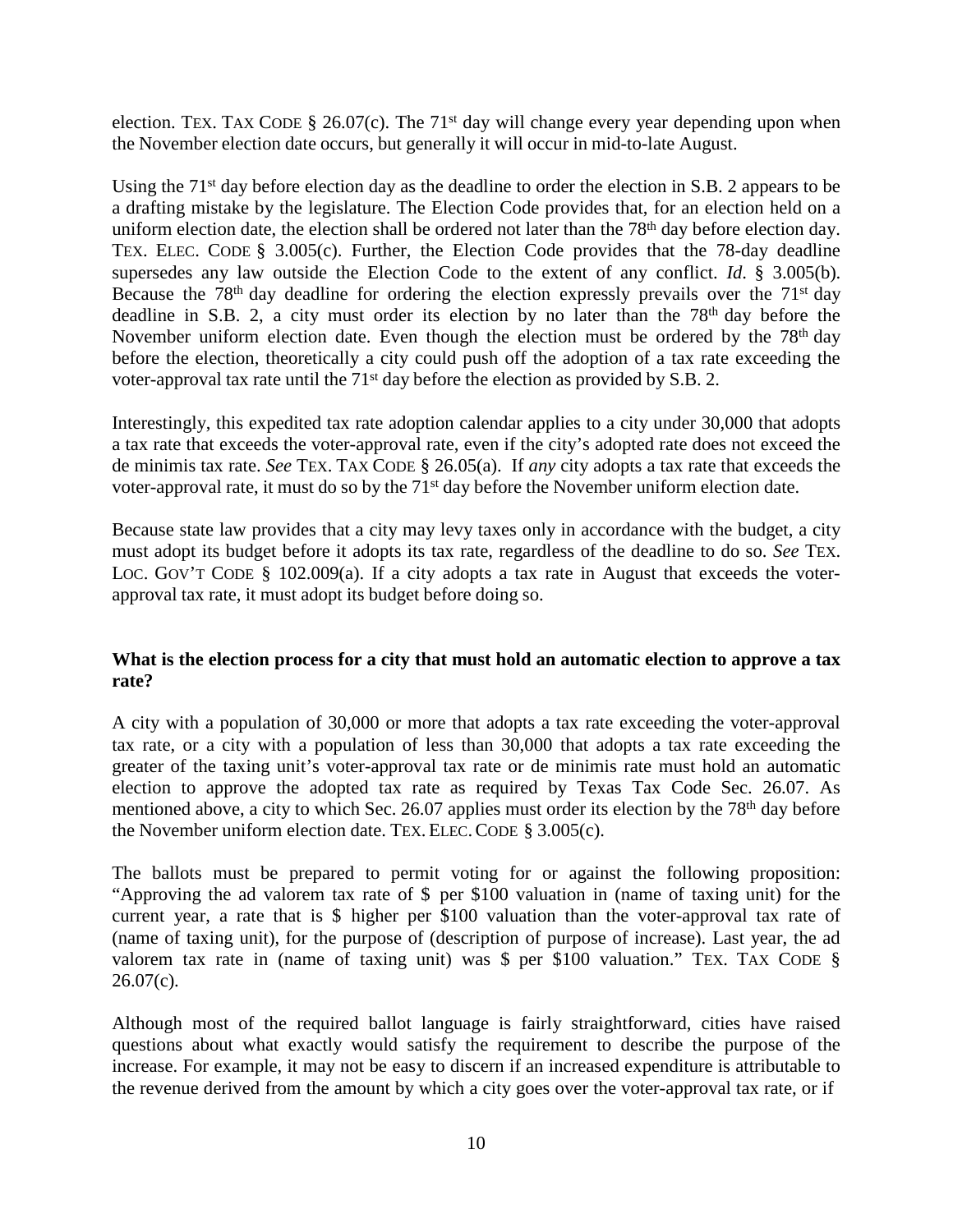the expenditure was something the city prioritized in its budget that would have been covered by city's adoption of the voter-approval tax rate or even the no-new-revenue tax rate. Without any additional statutory guidance, cities would appear to maintain the discretion to make a reasonable determination under this provision. Cities are encouraged to consult with their city attorney about the ballot language describing the purpose of the increase.

### **What happens if voters don't approve a city tax rate exceeding the voter-approval rate?**

If voters do not approve the city's adopted tax rate at a tax rate approval election, the city's rate for the current tax year is set at the voter-approval tax rate. TEX. TAX CODE  $\S$  26.07(e). If property owners pay their taxes using the originally adopted tax rate and the voters ultimately reject that rate at an election in November, the city must refund the difference between the amount of taxes paid and the amount of taxes due under the voter-approval tax rate. *Id*. §  $26.07(g)$ .

### **What happens if the city doesn't receive the certified appraisal roll on time?**

Prior to the passage of S.B. 2, the law required the chief appraiser to submit the certified appraisal roll to the assessor for each taxing unit by July  $25<sup>th</sup>$ . Tex. TAX CODE § 26.01(a). The certified roll could be certified once the appraisal review board has completed substantially all timely filed protests so that the amount of undetermined value is not more than five percent of the total appraised value of all taxable properties. *Id*. § 41.12(b). The deadline for appraisal review boards to complete substantially all of their work was July  $20<sup>th</sup>$ , though appraisal districts located in counties with populations of one million or more could postpone this deadline until August 20th. *Id*. § 41.12(c).

Certifying the tax roll triggers the tax rate setting process, as a city may not calculate the tax rates without a firm grasp the appraised values contained in the certified roll. Because a city that adopts a rate exceeding the voter-approval rate must act quickly, the timely delivery of the certified tax roll becomes even more important under S.B. 2. Delivery of the certified appraisal roll by August 20<sup>th</sup> or later is completely untenable for cities given the new deadlines for adopting the tax rate under S.B. 2.

Instead of requiring all appraisal review boards to complete substantially all protests by July 20<sup>th</sup> so the roll can be certified by the chief appraiser by July  $25<sup>th</sup>$ , S.B. 2 instead gives chief appraisers an alternative to submitting a certified roll to the assessor. S.B. 2 amends the Tax Code to provide that, if the appraisal review board has not approved the appraisal records by July 20th, the chief appraiser shall prepare and certify to the assessor for each taxing unit an *estimate* of the taxable value by not later than July 25th. *Id*. § 26.01(a-1). If a certified estimate is provided instead of a certified appraisal roll, the officer or employee designated by the city council shall calculate the no-new-revenue tax rate and voter-approval tax rate using the certified estimate of taxable value. *Id*. § 26.04(c-2).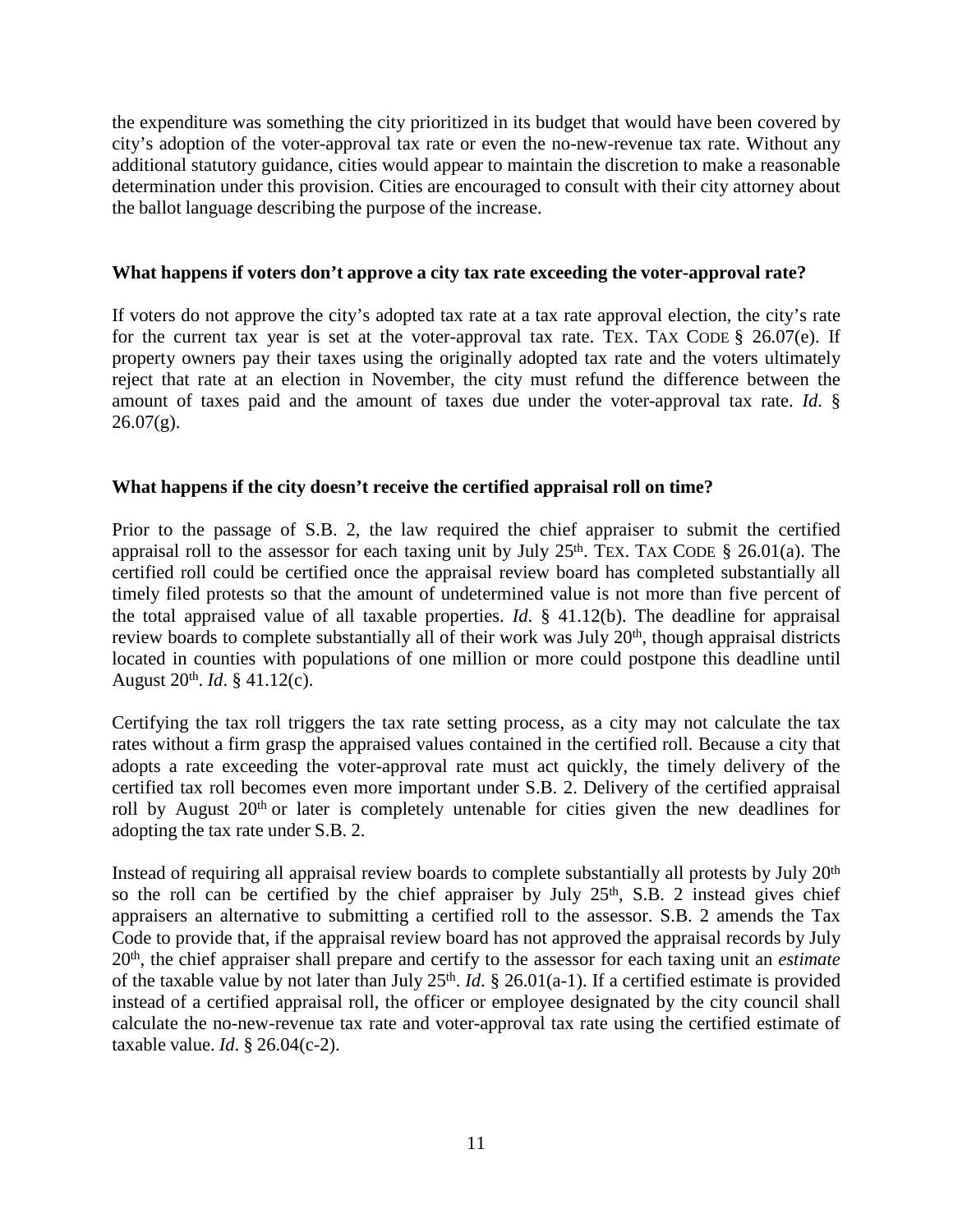### **What changes were made to how a city provides notice of its tax rate every year?**

Prior to the passage of S.B. 2, most cities provided notice of their property tax rates pursuant to Local Government Code Section 140.010. That statute was repealed by S.B. 2 and replaced with a few different mechanisms for providing notice of the city's tax rate:

- By August  $7<sup>th</sup>$  or as soon thereafter as practicable, the designated officer or employee of a city must post notice on the city's website, in the form prescribed by the comptroller, the following: (1) the no-new-revenue tax rate and the voter-approval tax rate, along with an explanation of how they were calculated; (2) the estimated amount of interest and sinking fund balances and the estimated amount of maintenance and operation or general fund balances remaining at the end of the current fiscal year that are not encumbered with or by corresponding existing debt obligations; and (3) a schedule of the city's debt obligations. TEX.TAX CODE § 26.04(e).
- New notice provisions for the public hearing on the tax rate, loosely based upon the tax rate notice located in Local Government Code Sec 140.010 that was repealed by S.B. 2, are included in the bill. A different notice is required for each of the following scenarios: (1) the proposed tax rate exceeds the no-new-revenue tax rate and the voter-approval tax rate; (2) the proposed tax rate exceeds the no-new-revenue tax rate but does not exceed the voter-approval tax rate; and (3) the proposed tax rate does not exceed the no-newrevenue tax rate but exceeds the voter-approval tax rate; and (4) in a city with a population of less than 30,000 in which the de minimis tax rate exceeds the voterapproval tax rate, the proposed tax rate exceeds the voter-approval rate. *Id.* §§ 26.06(b-1)  $-(b-3), 26.063.$
- S.B. 2 includes new notice provisions for the meeting to vote on a proposed tax rate that does not exceed the lower of the no-new-revenue tax rate or voter-approval tax rate. (Note: this notice is similar to the notice requirements related to the public hearing on the tax rate, except that no public hearing is required because the proposed rate doesn't exceed the lower of the no-new-revenue rate or voter-approval rate.) *Id.* § 26.061.
- S.B. 2 also requires a table to be included at the end of the notice of the hearing on the tax rate or meeting to adopt the tax rate, as applicable, that compares the taxes imposed on the average residence homestead in the city last year to the taxes proposed to be imposed on the average residence homestead this year.

### **How must the tax comparison table be formatted?**

In addition to requiring specific language both before and after the table, S.B. 2 requires the table itself to be generally formatted as follows (example for 2021 tax year):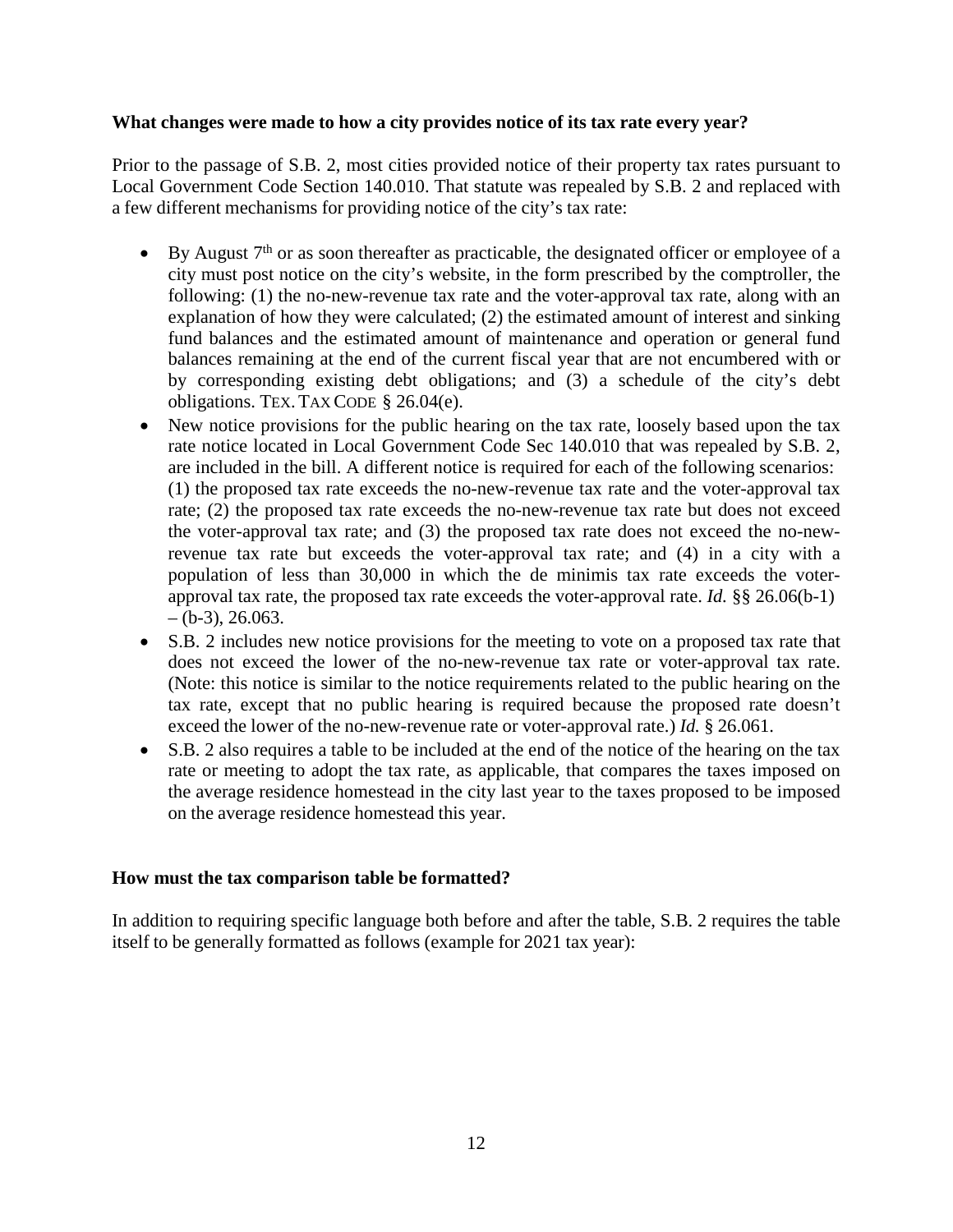|                            | 2020                 | 2021                 | <b>Change</b>         |
|----------------------------|----------------------|----------------------|-----------------------|
| <b>Total Tax Rate (per</b> | 2020 adopted rate    | 2021 proposed rate   | Statement of nominal  |
| \$100 of value)            |                      |                      | and percentage        |
|                            |                      |                      | difference            |
| <b>Average Homestead</b>   | 2020 average taxable | 2021 average taxable | Statement of          |
| <b>Taxable Value</b>       | value of residence   | value of residence   | percentage difference |
|                            | homestead            | homestead            |                       |
| <b>Tax on Average</b>      | 2020 Amount of       | 2021 amount of taxes | Statement of nominal  |
| <b>Homestead</b>           | taxes on average     | on average           | and percentage        |
|                            | homestead            | homestead            | difference            |
| Total tax levy on all      | $2020$ Levy          | (Proposed rate x     | Statement of nominal  |
| properties                 |                      | current total        | and percentage        |
|                            |                      | value $)/100$        | difference            |

*See* TEX. TAX CODE § 26.062.

#### **Are low-tax-levy cities exempt from the new notice requirements?**

Mostly, yes. Just like the law prior to S.B. 2, cities with low tax levies have a simplified tax rate notice and are exempt from the other notice requirements in the Tax Code. A "low tax levy" city is one that levies under \$500,000 in total property taxes and has a tax rate under \$.50 per \$100 of valuation. *See* TEX. TAX CODE § 26.052(a). Under S.B. 2, any such city is exempt from both the requirement to post tax rate and debt notice on the city's website under Tax Code Sec. 26.04(e), and the new notices of the tax rate hearing or meeting to adopt the tax rate in Tax Code Secs. 26.06 and 26.063.

A low-tax levy city must, however, provide notice of the meeting to vote on a proposed tax rate that does not exceed the lower of the no-new-revenue or voter-approval tax rate pursuant to Tax Code Sec. 26.061. The notice may be delivered by mail or published in the newspaper. *See Id.* §§ 26.061(d) and 26.06(c). If the notice is published in the newspaper, the city must also post the notice prominently on the home page of the city's website from the date the notice is first published until the meeting is concluded. *Id.* § 26.06(c).

If a low-tax-levy city publishes in the newspaper simplified notice as authorized under Tax Code Sec. 26.052(e), the city must also provide public notice of its proposed tax rate by posting the simplified notice prominently on the city's website. *Id.* § 26.052(f).

#### **Does a city need to use a specific form to calculate its tax rate?**

Yes. The comptroller is required to create tax rate calculation forms to be used by cities and other taxing units when calculating their property tax rates. TEX. TAX CODE § 5.07(f). The forms are required to be in an electronic format and have blanks that can be filled in electronically. *Id*. § 5.07(g). Further, the forms must be capable of being certified by the designated officer or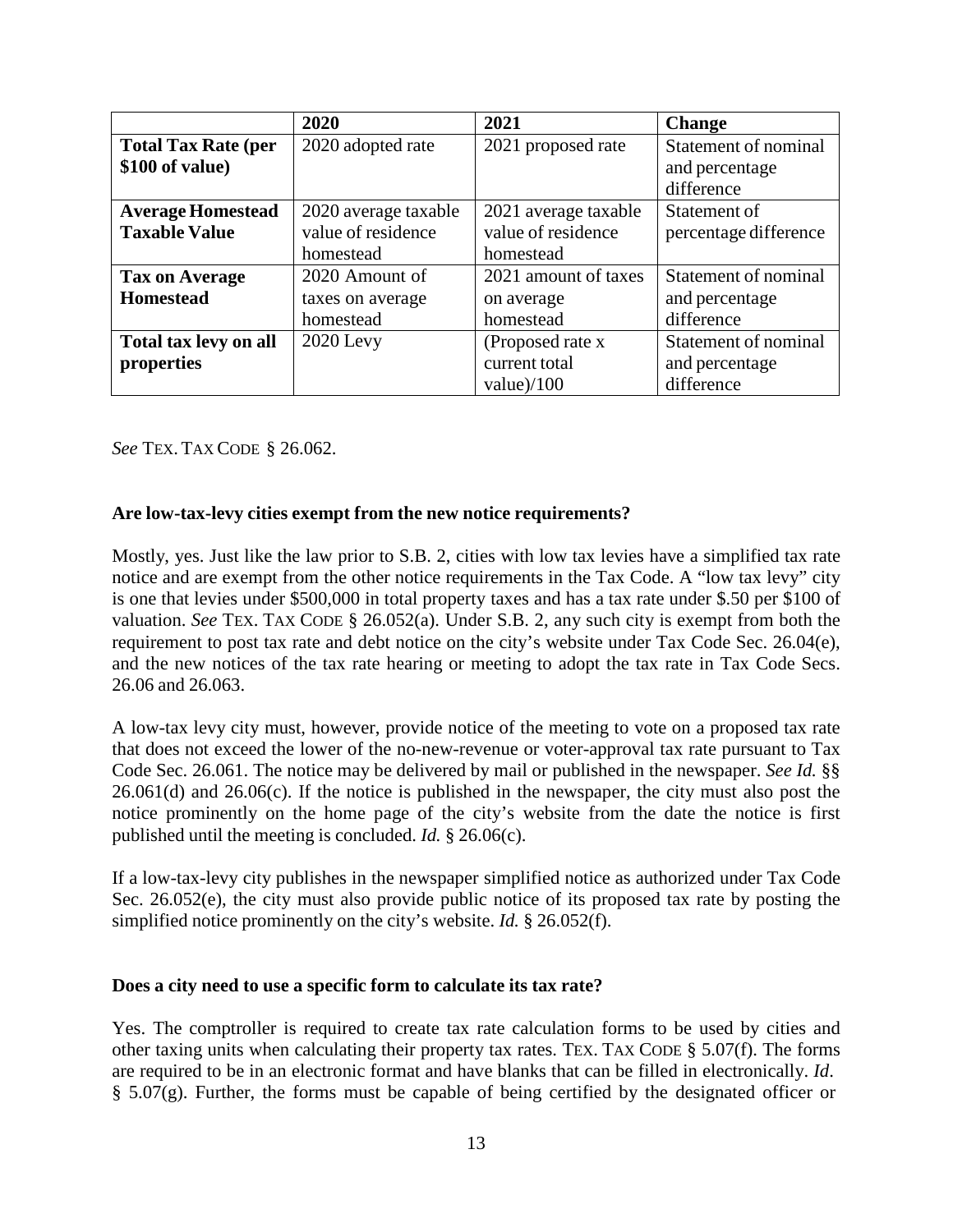employee of a city after completion as accurately calculating the applicable tax rates and using values that are the same as the values shown in either the city's certified appraisal roll or the certified estimate of taxable value. *Id*. The forms also must be capable of being electronically incorporated into the property tax database maintained by each appraisal district (discussed in greater detail below) and electronically submitted to the county assessor-collector. *Id*.

The designated officer or employee of the city is required to use the tax rate calculation forms prescribed by the comptroller to calculate the no-new-revenue tax rate and the voter-approval tax rate. *Id.* § 26.04(d-1). The designated officer or employee of the city may not submit the no-newrevenue tax rate and the voter-approval tax rate to the city council, and the city council may not adopt a tax rate, until the designated officer or employee certifies on the tax rate calculation forms that he or she has accurately calculated the tax rates and has used values that are the same as the values show in the city's certified appraisal roll in performing the calculations. *Id.* §  $26.04(d-2)$ .

As soon as practicable after the designated officer or employee calculates the no-new-revenue and voter-approval tax rates, he or she must electronically submit the tax rate calculation forms used in calculating the rates to the county assessor-collector for each county in which the city is located, and the assessor-collector must post the forms on the county's website. *Id.* §§ 26.04(d-3), 26.16(d-1).

The city council must include as an appendix to the city's budget for a fiscal year the tax rate calculation forms used by the designated officer or employee of the city to calculate the no-newrevenue tax rate and the voter-approval tax rate of the city for the tax year in which the fiscal year begins. *Id.* § 26.04(e-5).

# Is a city still required to hold two public hearings on the tax rate if the rate exceeds the no**new-revenue rate?**

No. Before S.B. 2, when a city proposed a tax rate that exceeded the lower of the effective tax rate or the rollback rate, the city was required to hold two public hearings prior to adopting the tax rate. Due to the compressed timeframe for adopting a tax rate that exceeds the voter-approval rate, the drafters of S.B. 2 eliminated one of the existing tax rate hearings. Under S.B. 2, a city that adopts a rate exceeding the lower of the no-new-revenue tax rate or the voter-approval tax rate must only hold one public hearing. *See* TEX.TAX CODE § 26.05(d).

The lone public hearing under the new law may not be held before the fifth day after the date the notice of the public hearing is given. *See Id.* § 26.06(a). The city council also may not hold its public hearing or public meeting to adopt a tax rate until the fifth day after the date the chief appraiser of each appraisal district in which the city participates has delivered its tax estimate notice under Tax Code Sec. 26.04(e-2) and made various tax rate information and the tax rate calculation forms available on to the public via the property tax database under Tax Code Sec. 26.17(f) (discussed in greater detail below). *Id.* § 26.05(d-1). In fact, the city council is prohibited from adopting a tax rate until the chief appraiser has given notice and updated the property tax database. *Id.* § 26.05(d-2).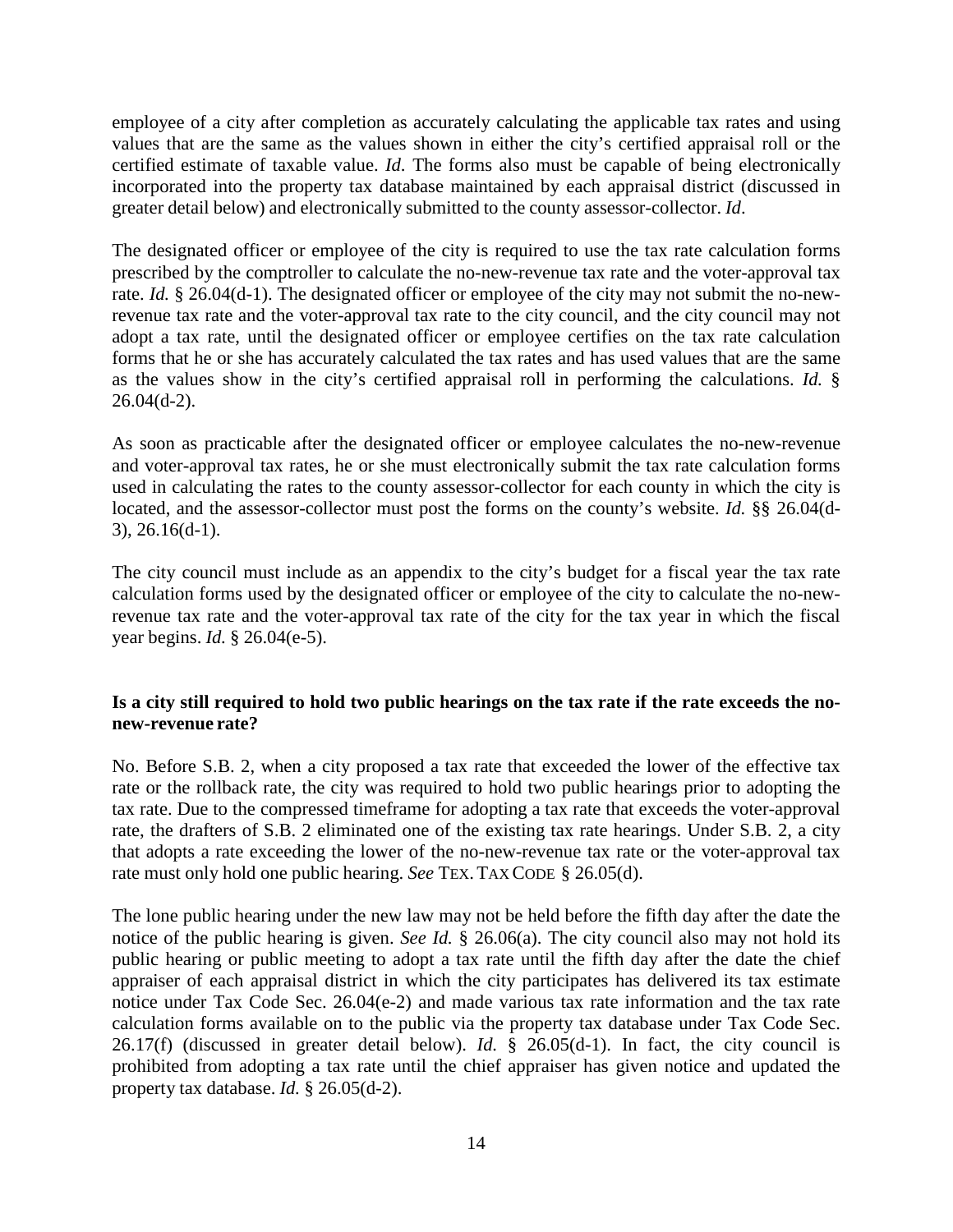#### **May the city council vote to approve the tax rate at the public hearing on the tax rate?**

Yes. As opposed to prior law, which required a city to space out its two public hearings as well as the meeting to adopt the tax rate, the law as amended by S.B. 2 expressly authorizes the city council to vote on the proposed tax rate at the public hearing. *See* TEX. TAX CODE § 26.06(d). Again, this change reflects the reality that if a city council must adopt a tax rate that exceeds the voter-approval tax rate, it must act quickly to do so.

### **What is the property tax database?**

S.B. 2 requires the chief appraiser of each appraisal district to create and maintain a property tax database that: (1) contains information that is provided by taxing units located in the appraisal district; (2) is continuously updated as preliminary and revised data becomes available and is provided by the designated officers or employees of taxing units; (3) is accessible to the public; and (4) is searchable by property address and owner. TEX. TAX CODE  $\S$  26.17(a).

The property tax database is required to include various types of information with respect to each property listed on the appraisal roll for the appraisal district. A city's designated officer or employee is required to electronically incorporate the following information into the database as the information becomes available:

- 1. the no-new-revenue tax rate and the voter-approval tax rate;
- 2. the proposed tax rate;
- 3. the date, time, and location of the public hearing, if applicable, on the proposed tax rate;
- 4. the date, time, and location of the public meeting, if applicable, at which the tax rate will be adopted; and
- 5. the tax rate calculation forms.

*Id.* § 26.17(e).

In 2021, the Texas Legislature passed H.B. 2723, which requires the Texas Department of Information Resources to develop and maintain an easily accessible Internet website that lists each property tax database and includes a method to assist a property owner in identifying the appropriate property tax database for the owner's property.

Additionally, the bill requires certain existing property tax rate notices to contain a statement encouraging taxpayers to visit a website collecting property tax database information to read as follows: "Visit Texas.gov/PropertyTaxes to find a link to your local property tax database on which you can easily access information regarding your property taxes, including information about proposed tax rates and scheduled public hearings of each entity that taxes your property." The changes made by H.B. 2723 apply only to a notice required to be delivered for a property tax year beginning on or after January 1, 2022.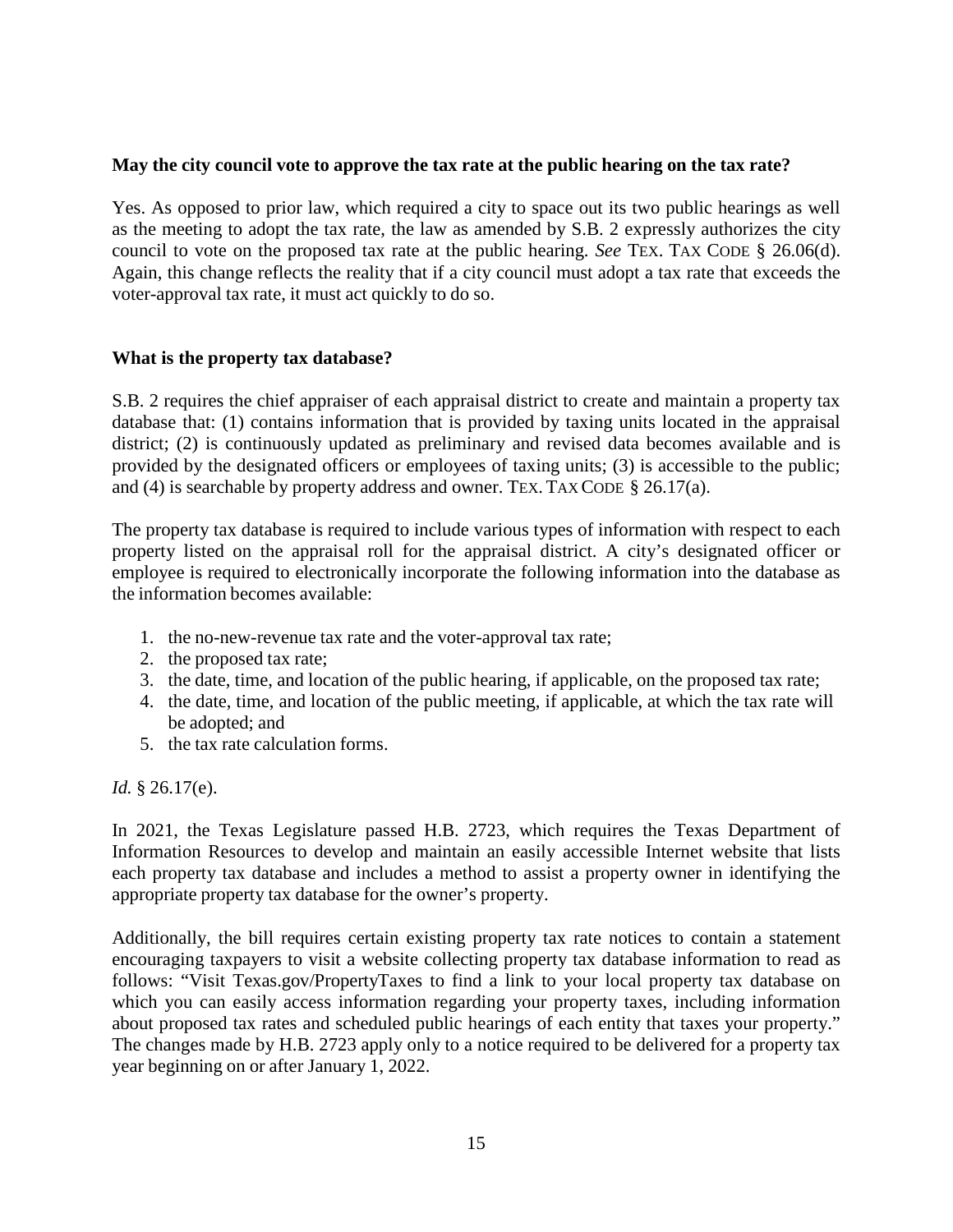#### **Does S.B. 2 require a city to create a website?**

Not quite. S.B. 2 requires every taxing unit to either maintain an internet website or have access to a generally accessible Internet website that may be used for the purposes of posting tax rate and budget information. TEX. TAX CODE § 26.18. A "taxing unit" means any city "that is authorized to impose and is imposing ad valorem taxes on property… ." TEX. TAX CODE § 1.04(12). Thus, any city that has adopted a property tax rate must comply with the website requirements in S.B. 2.

The term "generally accessible Internet website" is not defined in the bill, but presumably refers to Facebook or some other website that is widely accessible and on which the city can post its information.

### **What is a city required to post on its website under S.B. 2?**

The information required to be posted on a city's website, or generally accessible Internet website, includes:

- 1. The name of each member of the city council;
- 2. The mailing address, email address, and telephone number of the city;
- 3. The official contact information for each member of the city council;
- 4. The city's budget for the previous two years;
- 5. The city's proposed or adopted budget for the current year;
- 6. The change in the amount of the city's budget from the preceding year to the current year, by dollar amount and percentage;
- 7. The amount of property tax revenue budgeted for maintenance and operations for the current year and previous two years;
- 8. The tax rate for maintenance and operations adopted by the city for the current year and previous two years;
- 9. The tax rate for debt service adopted by the city for the current year and previous two years; and
- 10. The most recent financial audit of the city.

TEX. TAX CODE § 26.18.

# **What are the legal ramifications for a city that doesn't comply with all of the new legal requirements in S.B. 2?**

Just like the law prior to the passage of S.B. 2, a person owning taxable property in the city is entitled to an injunction either preventing the adoption of a tax rate or restraining the collection of taxes by the city if the city or designated officer or employee of the city, as applicable, has not complied with procedural certain requirements in the Tax Code. *See* TEX. TAX CODE §§ 26.04(g)